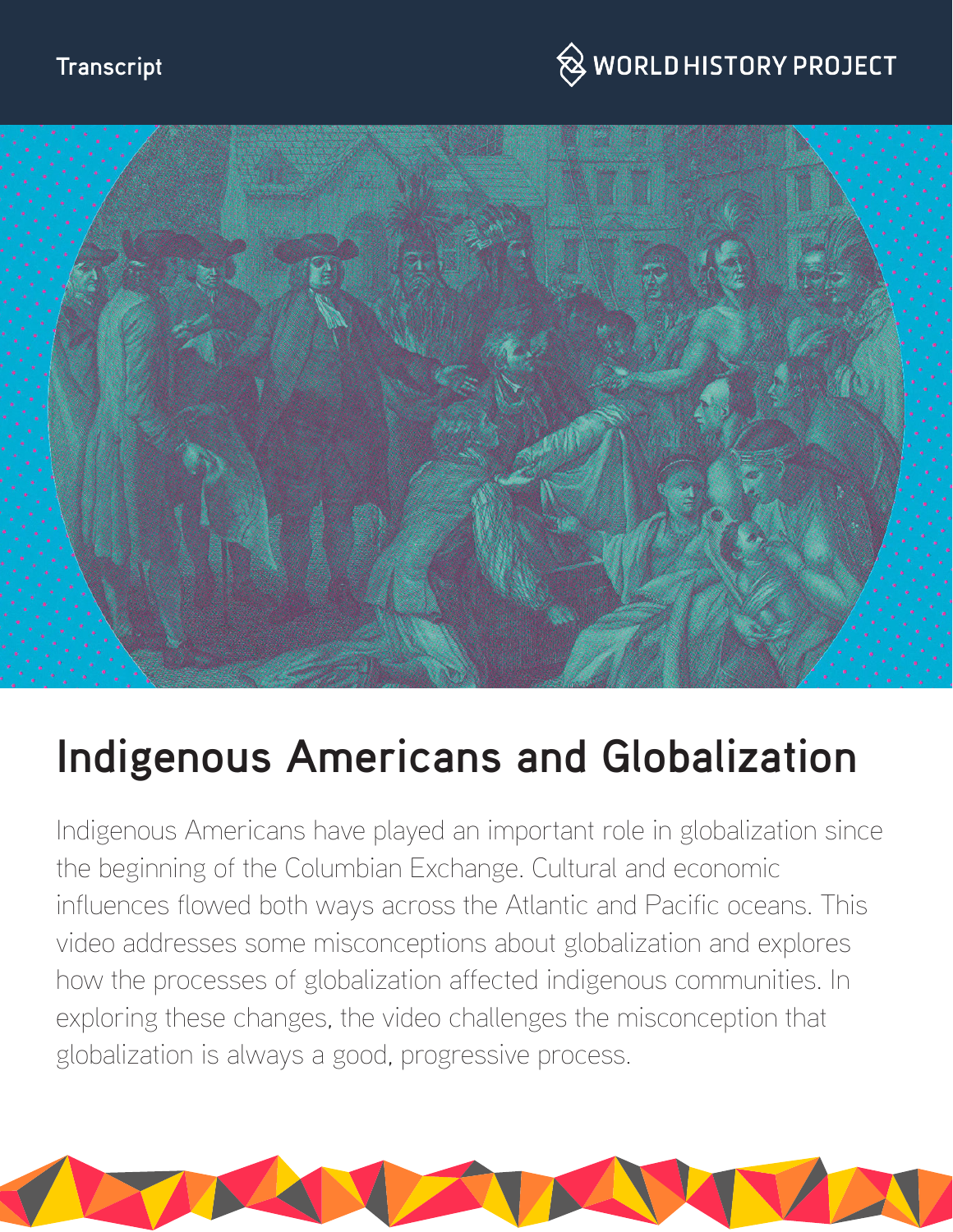

#### **00:01**

*Robert Keith Collins, PhD, San Francisco State University Drawing of Indigenous people in conversation with white settlers; Photo montage of indigenous peoples in America*

#### **00:52**

*Text: "Was globalization good or bad?" "How did indigenous people respond to globalization?"*

#### **01:21**

*Indigenous people sitting around a fire with white settlers; photo of a protest fighting climate change*

### **02:03**

*Photo of Chamberlain's text*

### **02:50**

*Photos of plants and crops: corn, potatoes, cacao beans; tobacco, a rubber tree*

### **03:29**

*Artwork depicting the grinding of corn* When Americans think about globalization, we think of trade and economic influence between nations. What we may forget is that indigenous nations have actively participated in these economic practices, particularly the production of goods and services. We also tend to misunderstand how the cultural changes that these indigenous nations experienced affected them. They were not destroyed by exposure to other ways of life. Rather, they were able to both maintain their own cultures and contribute their ideas, goods, and resources to other communities.

Understanding this phenomenon requires a journey between past and present, between African and European encounters with the Americas' indigenous crops, materials, knowledge, and economies that caused this impact. To what extent was globalization both bad and good for indigenous nations? How did indigenous peoples cope with this inconsistency, collectively and as individuals?

Historians have found a lot of evidence showing how indigenous American nations impacted African and European cultures in profound ways. The histories they've written show us that indigenous Americans were active participants in globalization. They also point us to some of the problems that globalization brings up. A closer look at indigenous communities and individuals in the Americas can help us dispel two misconceptions. The first is the idea that globalization is a oneway affair, which it certainly is not, and the second is the misunderstanding that globalization is always beneficial.

Let's start with the first. Globalization isn't a top-down force that influenced indigenous people—they had a role, too. This realization isn't new, though many people haven't encountered it. Historians have discussed indigenous international influence before—but they didn't always describe it terms of globalization. In 1903, for example, the Canadian anthropologist Alexander Francis Chamberlain wrote a study about indigenous influence. In it, he wrote that he wanted to tell his reader, "What we owe to the race "from whom we have snatched a continent. And the debt is, indeed, great."

What does this debt include? One of the first things that comes to mind is a set of crops cultivated by indigenous Americans. They include food crops like corn, potatoes, cacao beans, tomatoes, vanilla, peppers, cassava, and maple, and nonfood crops like cotton, tobacco, and rubber. In addition to cultivating these crops, indigenous Americans came up with systems to produce goods and distribute them. In Canada, for example, the Ojibwa and other nations were at the center of the maple trade. This was so lucrative that the maple leaf came to represent the Canadian nation.

These key goods were not the only things they exchanged. Indigenous Americans also distributed their knowledge and culture. They knew how to process foods like corn to make them more nutritious. Spreading that knowledge was as significant as the corn itself. Other nations also shared medicinal technologies and

2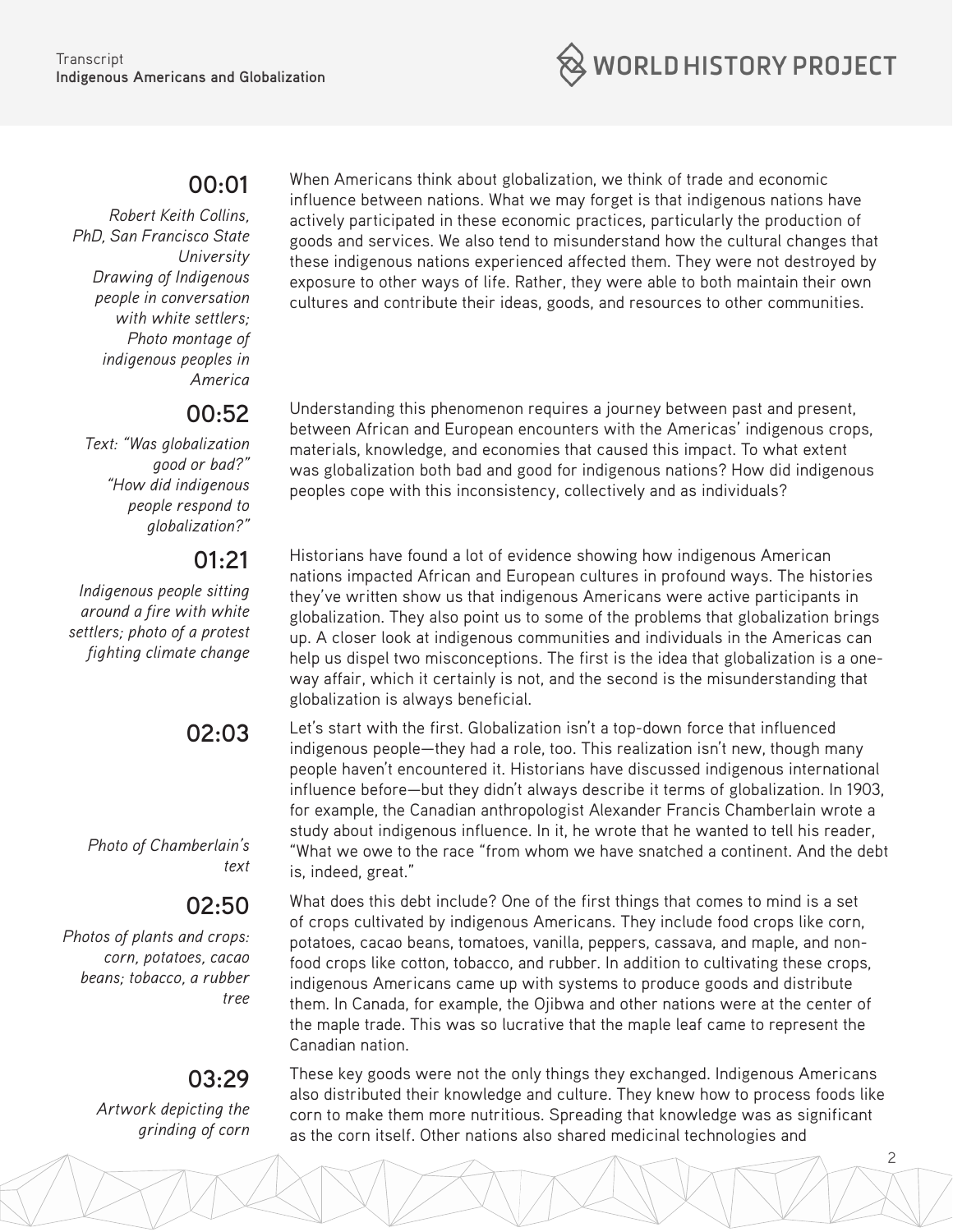WORLD HISTORY PROJECT

*Text: "Scurvy: malnourishment caused by a lack of vitamin C" Word examples: Avocado; Hammock; Kayak; Toboggan; Poncho; Squash; Totem; Hurricane; Canoe; Barbeque*

#### **04:28**

*Text: "Iroquois Confederacy: a political federation of the Mohawk, Oneida, Onondaga, Cayuga, and Seneca, beginning in the 16th century"*

#### **04:55**

*Image of the document that regulated trade between colonists and indigenous Americans.*

#### **06:09**

*Painting of Paul Cuffee Jr.; he is standing in front of the sea*

*Painting of two large sailboats in the water, next to a (much larger) whale!* information about how to prevent diseases like scurvy. Indigenous Americans also influenced language, daily life, and politics. Over 2,000 English words have indigenous American origins. With English fast becoming a global language, indigenous American words are being spoken all over the world. Some also attribute cultural practices like taking daily baths or caring for the environment to indigenous Americans, for whom respect for land and water is paramount.

In terms of politics, there is evidence that indigenous Americans influenced the very structure of American government. Since the U.S. union of many colonies was arguably modeled after the Iroquois Confederacy. So, there were many political, economic, and cultural ideas that Europeans and Africans gained from their encounter with indigenous Americans. But these exchanges got increasingly complicated.

In 1790, the 1st U.S. Congress passed the Indian Trade and Intercourse Act, regulating trade between colonists and indigenous Americans. This act put all interactions between colonists and indigenous peoples under federal control. This gave indigenous nations some official recognition as sovereign domestic dependent nations. But it changed the dynamics of the trade. It favored colonists, who wanted to use trade to—as they put it—"civilize" indigenous Americans rather than exchange with them on an equal footing. Similarly, Spanish colonial laws in 1791 prohibited contact, communication, and intermarriage between racial groups. As we can see, indigenous Americans played a crucial role in globalization, and they had to cope with the benefits and problems that came with it. But let's zoom in a bit more, to look at the individual scale. Looking at the lived experiences of indigenous individuals helps us see how they have contributed to, and coped with, globalization.

Paul Cuffee Jr., a sea captain and abolitionist of African and Pequot ancestry, talked about his experiences in his life history. In it, he tells us about how, at the age of 12, he made his first voyage as a hand on board a merchant vessel. Between 1817 and 1821, Paul Cuffee made approximately 20 voyages to the rich whaling waters of the Galapagos Islands, Panama, Peru, Scotland, the West Indies, and the eastern seaboard of the U.S. During these voyages, he amassed a massive fortune of \$96,000—\$9.6 million in today's money. His success rivaled that of his father Paul Cuffee, Sr.—one of the wealthiest people of color in the Americas at the time. These whaling endeavors also introduced him to an international trade market, which he expertly navigated thanks to his seafaring knowledge. He was able to sell his goods and profited greatly. Paul Cuffee Sr. and Jr. both drew on their cultural heritage to become master seafarers and businessmen in an increasingly global world. For the Cuffees, a global economy provided opportunities that might not have existed otherwise. But the impact of globalization wasn't and isn't positive for everyone.

3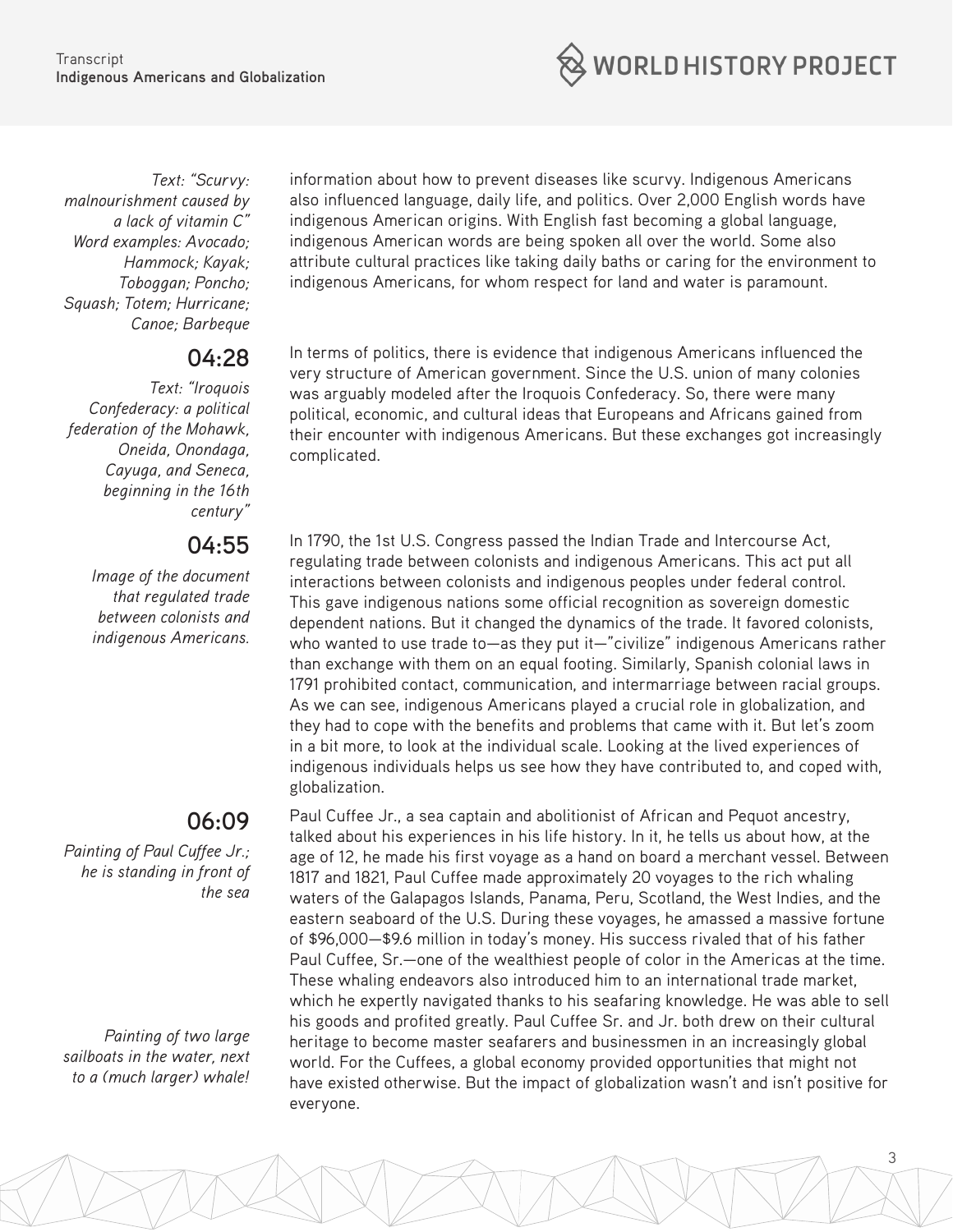

#### **07:40**

*Text: "Addressing Misconceptions: 'Globalization is always beneficial'."*

#### **08:10**

*Image of an animated world map showing a worldwide web of connections* 

### **09:07**

*Photo of LaDonna Brave Bull holding a microphone; photo of the Dakota Access Pipeline Black and white photo of Sioux hunters on horseback*

### **10:49**

*Photo of a banner covered in painted handprints, in support of the Sioux' land claim. The banner hangs at a protest camp.*

So now let's take a look at another misconception sometimes surrounding globalization: that it is always beneficial. This certainly hasn't always been the case for indigenous Americans. Globalization definitely creates new opportunities—like the markets the Cuffees' were able to explore. But it also completely changes the game—for better or for worse.

Globalization has always broken down barriers between regions and created international networks. But in the last half century, new economic forces have intensified this trend—sometimes to the detriment of indigenous peoples. Some of these economic forces are neoliberal, which means that they promote the economic over the political; free trade; little government intervention in markets; fewer regulations, including labor and environmental protections; no barrier to the flow of goods; and state enforcement of property rights and contracts. These economic forces contribute to globalization. They open up the world to trade and push back against political barriers to industry. But the force of globalization can sometimes collide with local self-determination.

In 2016, Standing Rock Sioux historian LaDonna Brave Bull created a cultural preservation and spiritual resistance camp against the Dakota Access Pipeline, an oil pipeline more than a thousand miles long, cutting through Sioux territory. Her goal was to remind Americans of the importance of respect for the land and water, indigenous American land rights, and the environmental consequences of oil drilling. This pipeline—which is important to powerful multinational companies created major problems for this local community. Aside from its importance as a farming and hunting area for the Sioux, the land also matters because it's the site of ancient burial grounds and the source of clean water from the Missouri River. To protect this land against the pipeline, the Sioux sued in court, citing environmental protections and land rights, but they lost.

**10:09** This situation exemplifies the clash between the global and the local. The local is the indigenous Sioux nation. The global is in the form of multinational companies, who have an interest in building their \$3.7 billion pipeline. They are both operating in a world governed by neoliberal economic forces, which puts industry first and pushes back against any barrier to growing that industry. Sadly, those barriers have often included indigenous claims over land as well as environmental protections.

> But the Sioux persisted and the Dakota Access Pipeline protest brought in thousands of supporters from all over the world. This local indigenous claim turned into a global conversation. Protesters stayed in camps for months. People protested in their home towns as well, and international supporters tagged their social media posts with #NoDAPL—hashtag No-D-A-P-L—to signal their solidarity.

**11:21** Ultimately, the U.S. government sided with the builders of the pipeline and forcibly removed the protestors, using attack dogs and water cannons to clear out encampments. Workers bulldozed sacred sites in the path of the pipeline, a tragic moment for the Sioux.

4